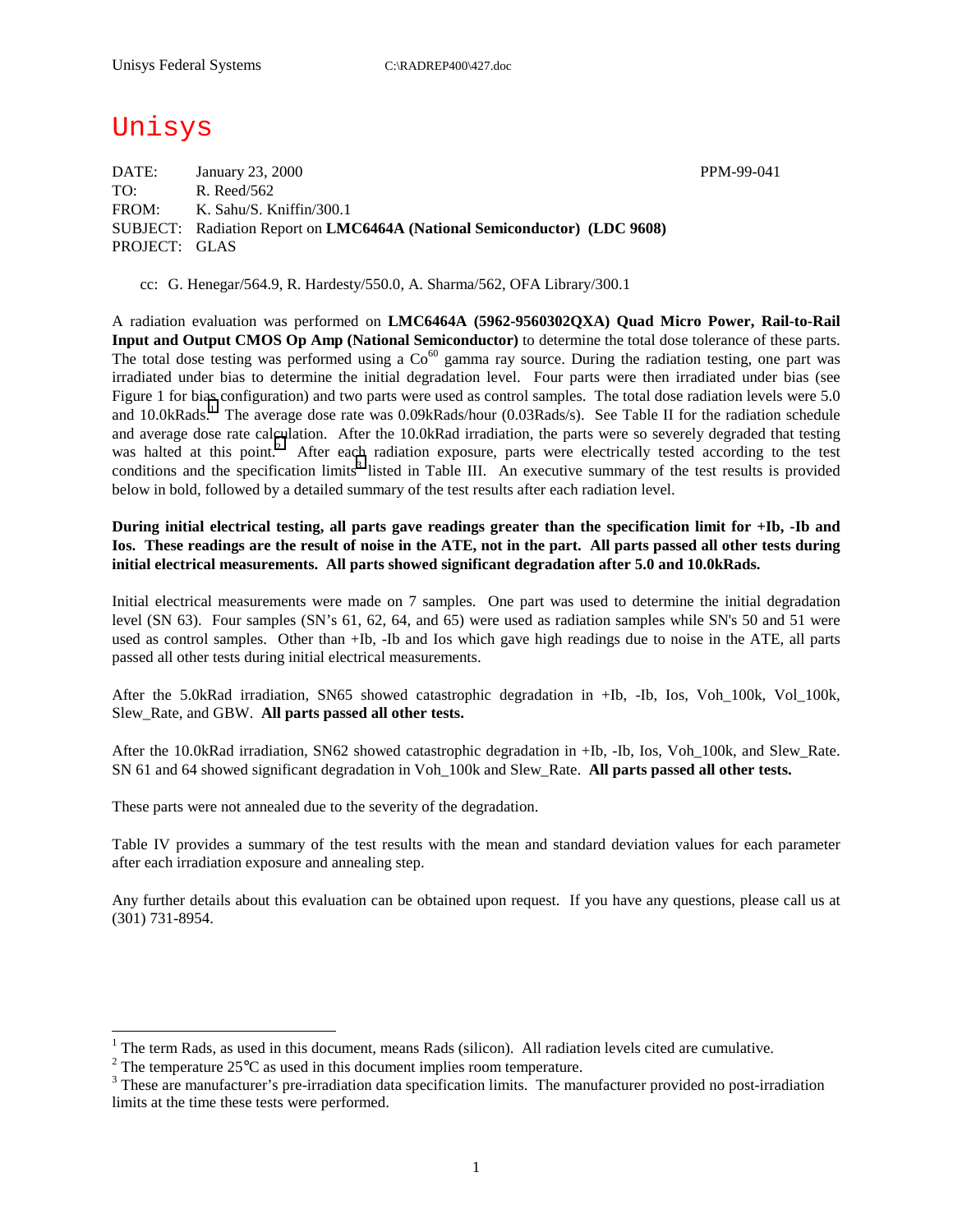#### \_\_\_\_\_\_\_\_\_\_\_\_\_\_\_\_\_\_\_\_\_\_\_\_\_\_\_\_\_\_\_\_\_\_\_\_\_\_\_\_\_\_\_\_\_\_\_\_\_\_\_\_\_\_\_\_\_\_\_\_\_\_\_\_\_\_\_\_\_\_\_\_\_\_\_\_\_\_\_\_\_\_\_\_\_\_\_\_\_\_\_ ADVISORY ON THE USE OF THIS DOCUMENT

The information contained in this document has been developed solely for the purpose of providing general guidance to employees of the Goddard Space Flight Center (GSFC). This document may be distributed outside GSFC only as a courtesy to other government agencies and contractors. Any distribution of this document, or application or use of the information contained herein, is expressly conditional upon, and is subject to, the following understandings and limitations:

(a) The information was developed for general guidance only and is subject to change at any time;

(b) The information was developed under unique GSFC laboratory conditions which may differ substantially from outside conditions;

(c) GSFC does not warrant the accuracy of the information when applied or used under other than unique GSFC laboratory conditions;

(d) The information should not be construed as a representation of product performance by either GSFC or the manufacturer;

(e) Neither the United States government nor any person acting on behalf of the United States government assumes any liability resulting from the application or use of the information.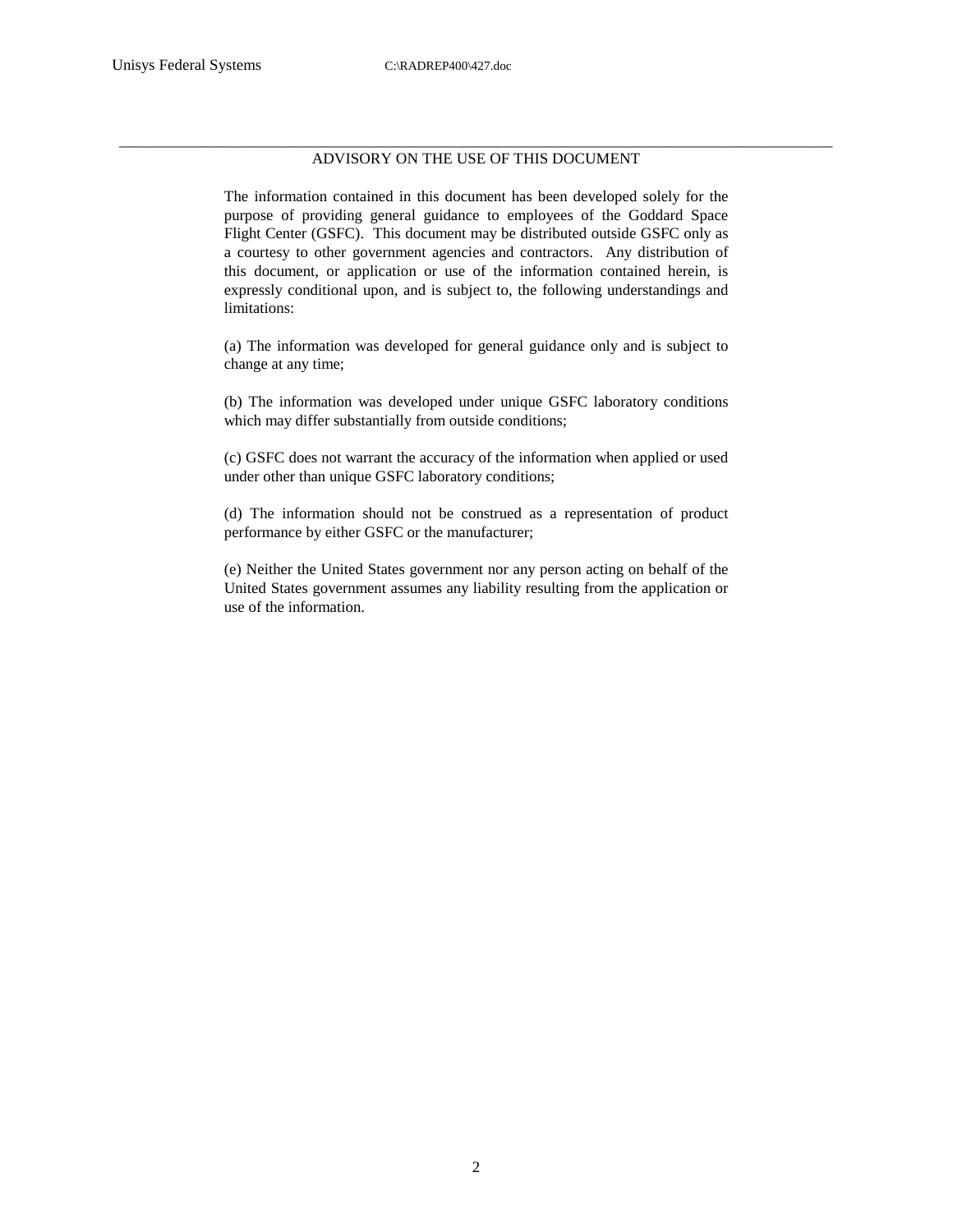## Figure 1. Radiation Bias Circuit for LMC6464A



Notes:

- 1.  $+V = +15V \pm 0.5V$ .
- 2.  $-V = -15V \pm 0.5V$ .
- 3.  $R_1 = 25k\Omega \pm 10\%, \frac{1}{2}W$ .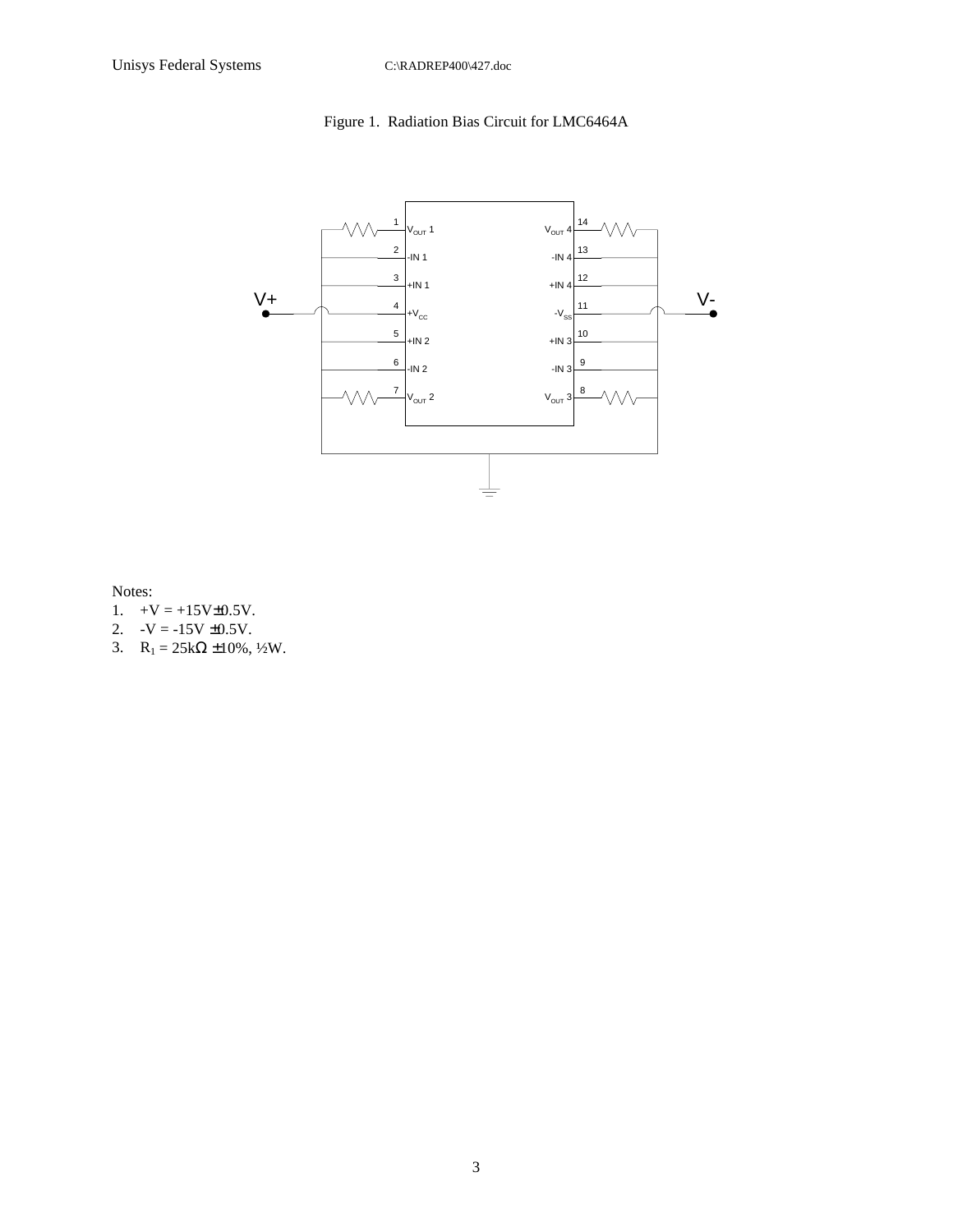| Generic Part Number:                         | LMC6464A                                        |
|----------------------------------------------|-------------------------------------------------|
| <b>GLAS Part Number</b>                      | 5962-9560302QXA                                 |
| <b>GLAS TID Requirement</b>                  | $25kRads (RDM = 5)$                             |
| Charge Number:                               | M90422                                          |
| Manufacturer:                                | National Semiconductor                          |
| Lot Date Code (LDC):                         | 9608                                            |
| <b>Quantity Tested:</b>                      | 7                                               |
| Serial Numbers of Control Samples:           | 50, 51                                          |
| Serial Number of Initial Degradation Sample: | 63                                              |
| Serial Numbers of Radiation Samples:         | 61, 62, 64, 65                                  |
| Part Function:                               | Quad Micro Power, Rail-to-Rail Input and Output |
| Part Technology:                             | CMOS Op Amp<br><b>CMOS</b>                      |
| Package Style:                               | 14 Pin SOIC                                     |
| Test Equipment:                              | A540                                            |
| Test Engineer:                               | S. Archer-Davies                                |

### TABLE I. Part Information

• The manufacturer for this part guaranteed no radiation tolerance/hardness.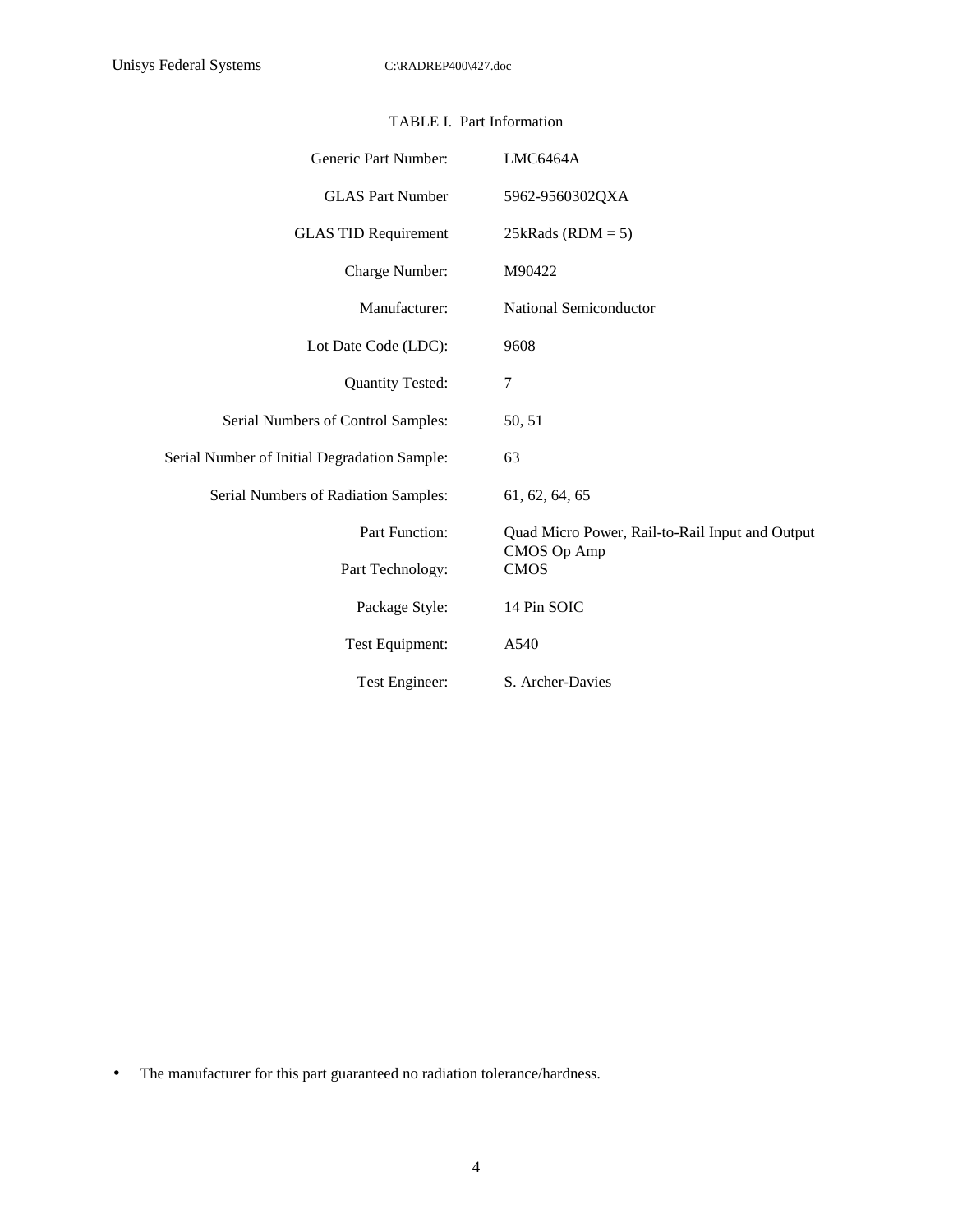| TABLE II. Radiation Schedule for LMC6464A |  |
|-------------------------------------------|--|
|                                           |  |
|                                           |  |
|                                           |  |

Average Dose Rate = 10,000 RADS/111 HOURS=90.1 RADS/HOUR=0.03RADS/SEC

PARTS WERE IRRADIATED AND ANNEALED UNDER BIAS, SEE FIGURE 1.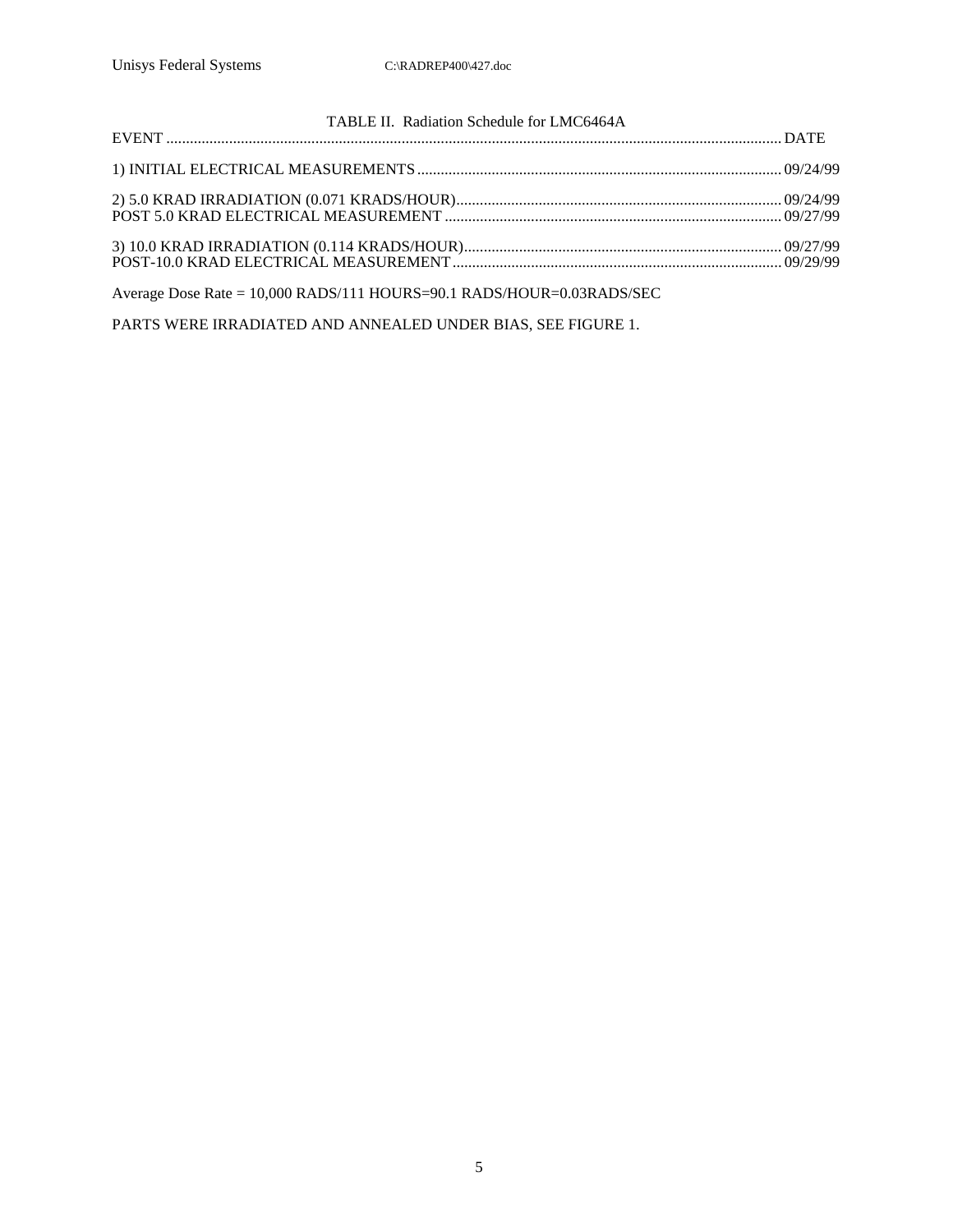| <b>Test</b> |                           |                        | <b>Spec. Limit</b> |            |                                                           |
|-------------|---------------------------|------------------------|--------------------|------------|-----------------------------------------------------------|
| #           | <b>Parameter</b>          | Units                  | min                | max        | <b>Test Conditions (2)</b>                                |
| 1           | <b>Icc</b>                | $\mu$ A                |                    | <b>110</b> |                                                           |
| $2 - 5$     | Out A - Out-D             | $\mu$ V                | $-500$             | 1800       |                                                           |
| 691215      | +Ib A-D                   | pA                     | $-25$              | 25         |                                                           |
| 7 10 13 16  | -Ib A-D                   | $\mathbf{p}\mathbf{A}$ | $-25$              | 25         |                                                           |
| 8 11 14 17  | $\log A-D$                | $\mathbf{p}\mathbf{A}$ | $-25$              | 25         |                                                           |
| 18-21       | <b>PSRR A-D</b>           | dB                     | 70                 |            | $5V \le V + \le 15V$ , V $- = 0V$ , V <sub>0</sub> = 2.5V |
| $22 - 25$   | <b>CMRR A-D</b>           | dB                     | 70                 |            | $\text{OV}$ $\leq$ $\text{V}_{\text{CM}}$ $\leq$ 15V      |
| $26 - 29$   | Gain 100k A-D             | dB                     | <b>110</b>         |            | $\mathbf{R}_{\mathrm{L}} = 100\mathrm{k}\Omega$           |
|             | 30 32 34 36 Voh 100k A-D  | V                      | 14.975             |            | $R_L = 100k\Omega$                                        |
|             | 31 33 35 37 Vol 100k A-D  | V                      |                    | 0.025      | $\mathbf{R}_{\mathrm{I}} = 100\mathrm{k}\Omega$           |
|             | 38 40 42 44 Slew_Rate A-D | $V/\mu s$              | 0.015              |            | $2.5V \le V_{\text{IN}} \le 12.5V$                        |
|             | 39 41 43 45 GBW A-D       | kHz                    | 60                 |            |                                                           |

### Table III. Electrical Characteristics LMC6464A (1)

Notes:

(1) These are the manufacturer's non-irradiated data sheet specification limits. The manufacturer provided no postirradiation limits at the time the tests were performed.

(2)  $V_+ = +15V$ ,  $V_0 = 0V$ ,  $V_{CM} = V_0 - V_0/2$ ,  $R_L = 1M\Omega$  unless otherwise specified.